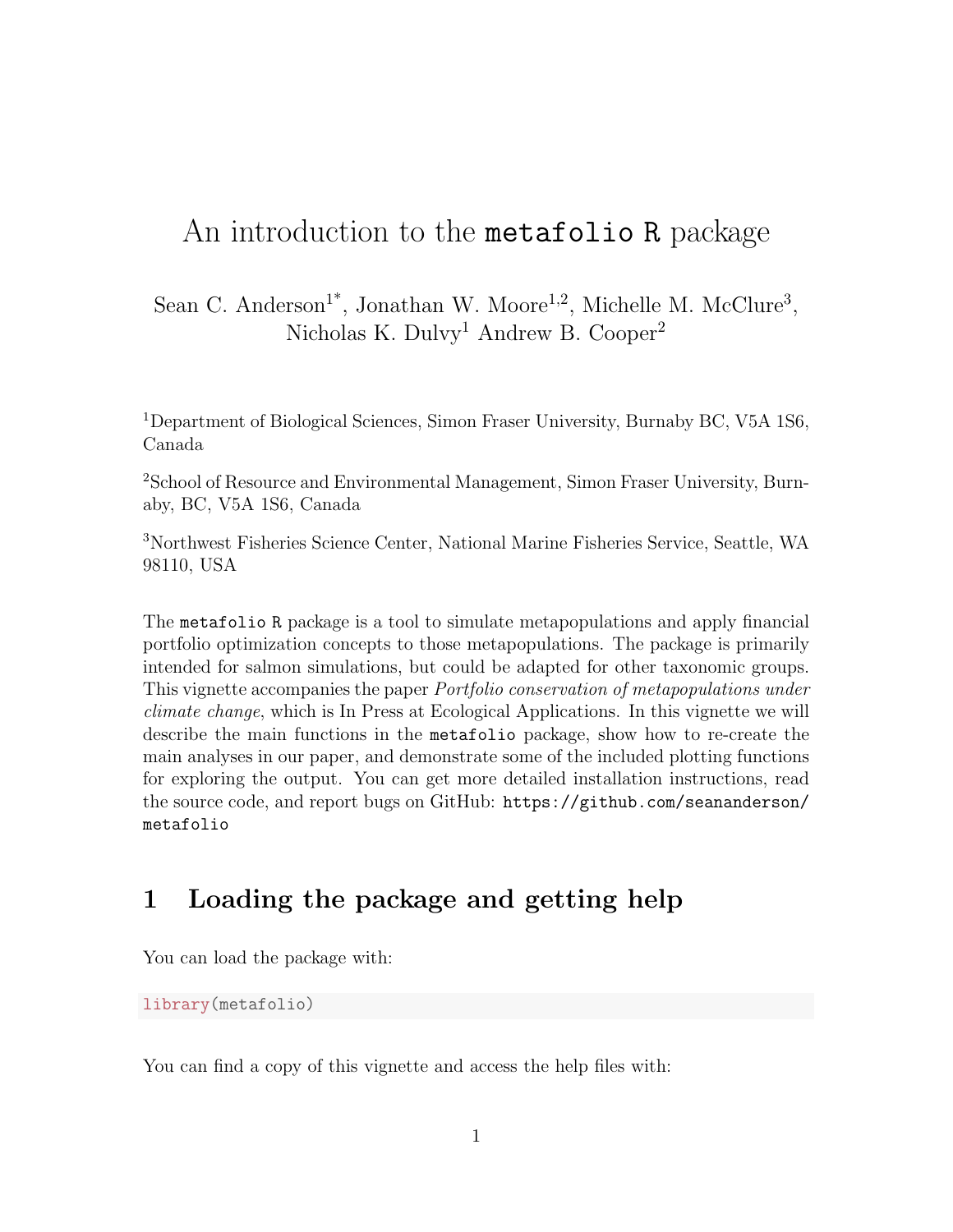```
vignette("metafolio")
?metafolio
help(package = "metafolio")
```
## 2 An example simulation

The main simulation function in metafolio is meta sim(). We'll start by running a simulation using the base-case parameter values from the paper. First, we'll set up an R list object that contains the argument values for the stationary environmental stochasticity scenario.

```
arma_env-params < - list(mean_value = 16, ar = 0.1, sigma_env = 2,ma = 0
```
The arguments mean\_value, ar, and ma refer to the mean, autoregressive (AR), and moving-average (MA) components of an ARIMA model. See ?arima for further explanation of ARIMA models in R. The argument sigma env refers to the standard deviation of the environmental signal.

Next we'll run the simulation for one iteration. We'll simulate ten populations and reassess the fishery every five years. Re-assessing the fishery means that the simulation fits a Ricker curve to the observed spawner-return data and updates the harvest-level targets. See the accompanying paper for details.

```
base1 \le - meta_sim(n\_pop = 10, env\_params = arma\_env\_params,env_type = "arma", assess_freq = 5)
```
We can plot the output with the function plot\_sim\_ts(). The output is shown in Figure 1.

plot\_sim\_ts(base1, years\_to\_show = 70, burn = 30)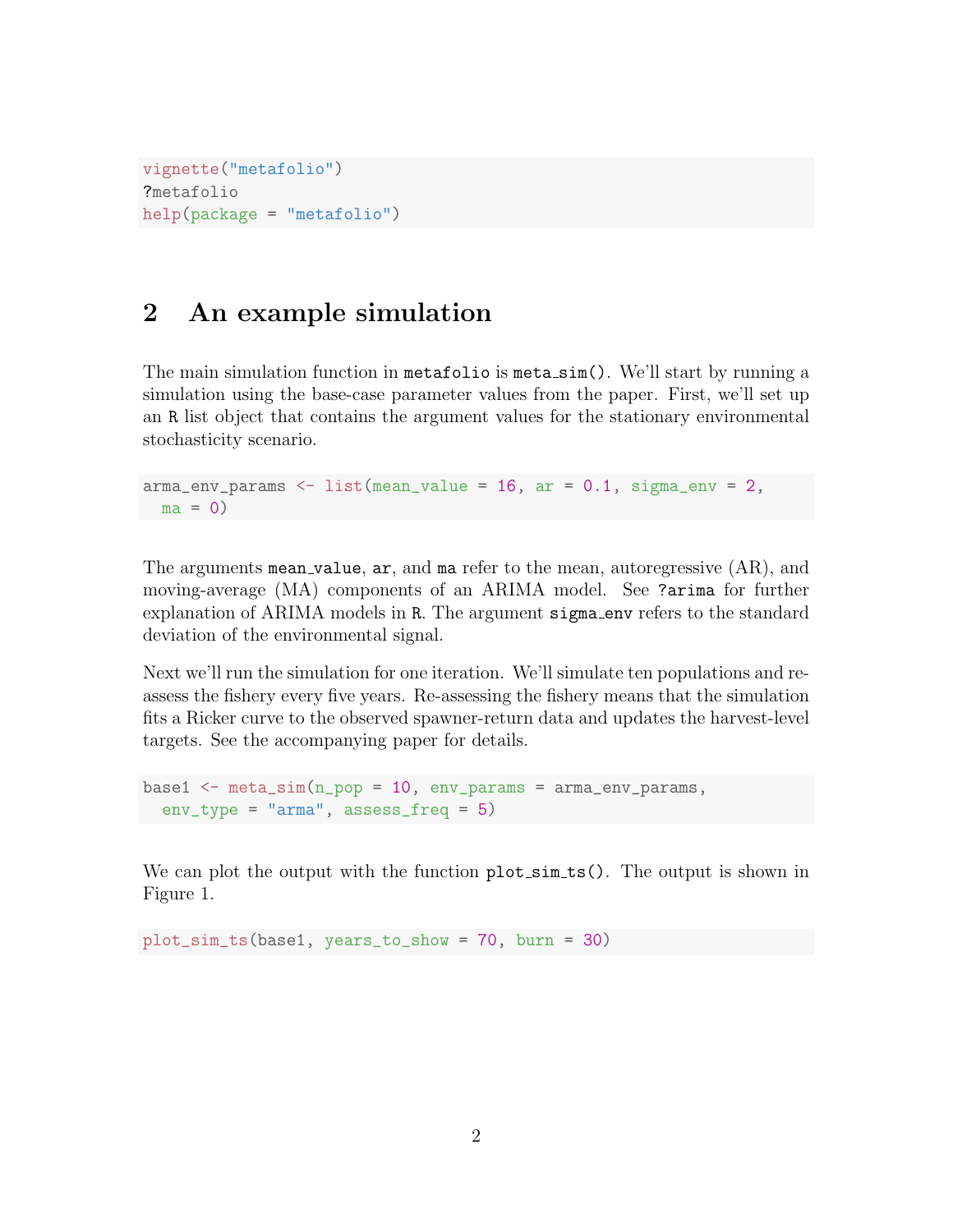

Figure 1: An example simulation with stationary environmental stochasticity and the base-case parameter values.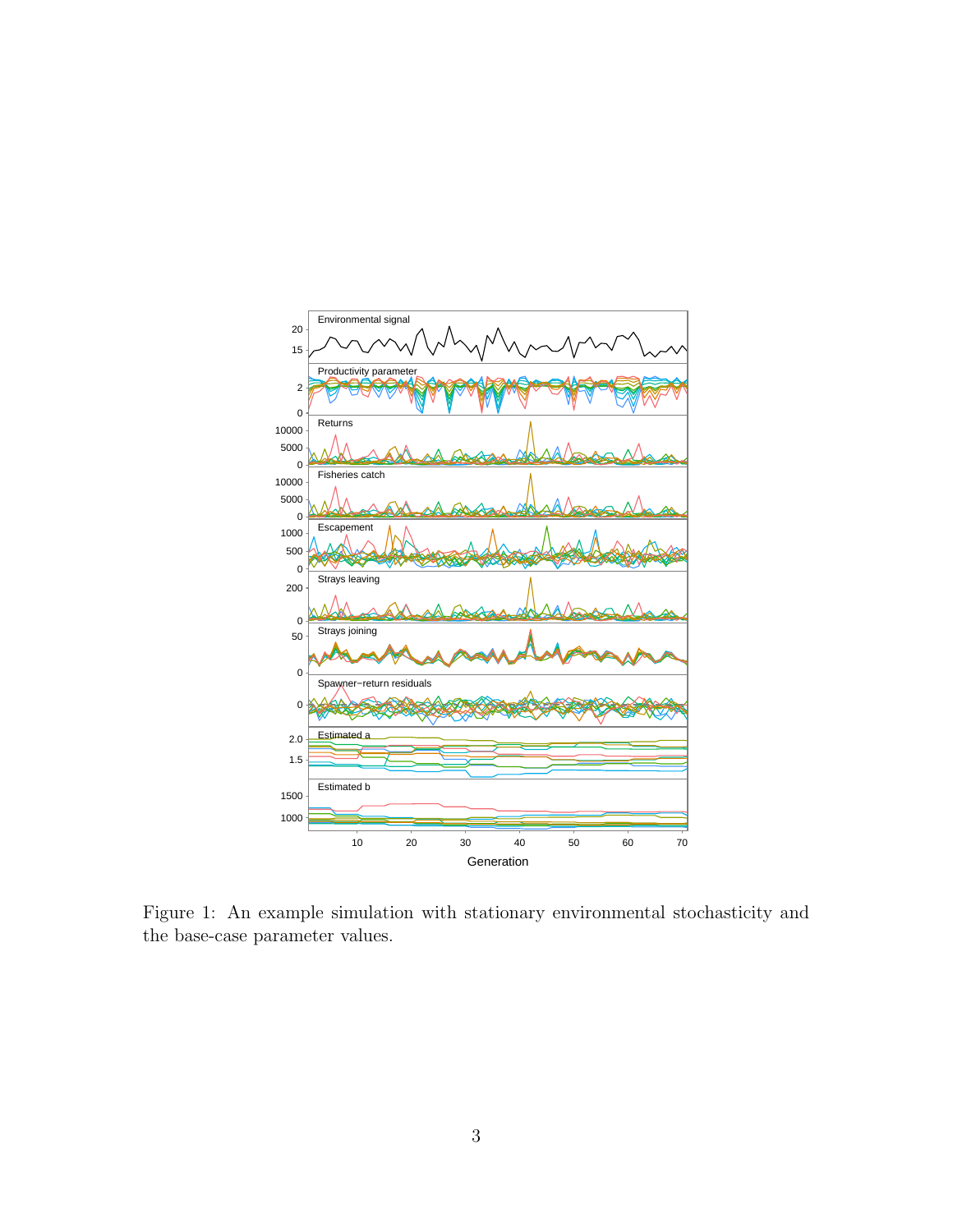#### 3 Exploring prioritization strategies

One of the key elements to the analysis in our paper is the choice of which populations to prioritize for conservation. We can try different prioritization strategies by manipulating the "investment weights" in each stream of salmon. In the case of salmon, we represent these with the Ricker  $b_i$  parameters, which indicate the maximum population capacity of streams  $i$  1 through  $n$ .

In this example, we'll create one scenario in which we conserve response diversity from across the spectrum of possible responses and another scenario in which we conserve one half of the response diversity. We've set up the weights carefully so that each metapopulation contains the same number of populations (10) and the same total capacity. We set the Ricker  $b_i$  parameters equal to the nominal level of five salmon for the streams that we choose not to prioritize.

```
w_plans <- list()
w_plans[["balanced"]] <- c(5, 1000, 5, 1000, 5, 5, 1000, 5,
    1000, 5)
w_plans[["one_half"]] <- c(rep(1000, 4), rep(5, 6))
w \leftarrow list()for(i in 1:2) \{  # loop over plansw[[i]] \leftarrow list()for(j in 1:80) \{  # loop over iterationsw[[i]][[j]] \le - \text{matrix}(w\_plans[[i]], nrow = 1)}
}
```
We've now created a nested list of stream capacities  $(w)$ . (w refers to the mnemonic "weights" for investment weights.) The first level of the list contains the two different scenarios The second level of the list contains the  $b_i$  values for each iteration. Each iteration will have re-sampled process noise and observation error when run with meta\_sim(). Here, we're keeping the  $b_i$  values the same between iterations, but that might not be the case if we wanted to stochastically simulate the  $b_i$  values. We're only going to run 80 iterations to reduce the runtime of the example, but in reality you would likely want to run many more iterations.

We can now stochastically simulate with these strategies using the function run cons plans() and plot the output with plot cons plans() (Figure 2).

```
set.seed(1)
arma_sp < - run_{cons_}plans(w, env_type = "arma", env_params =
```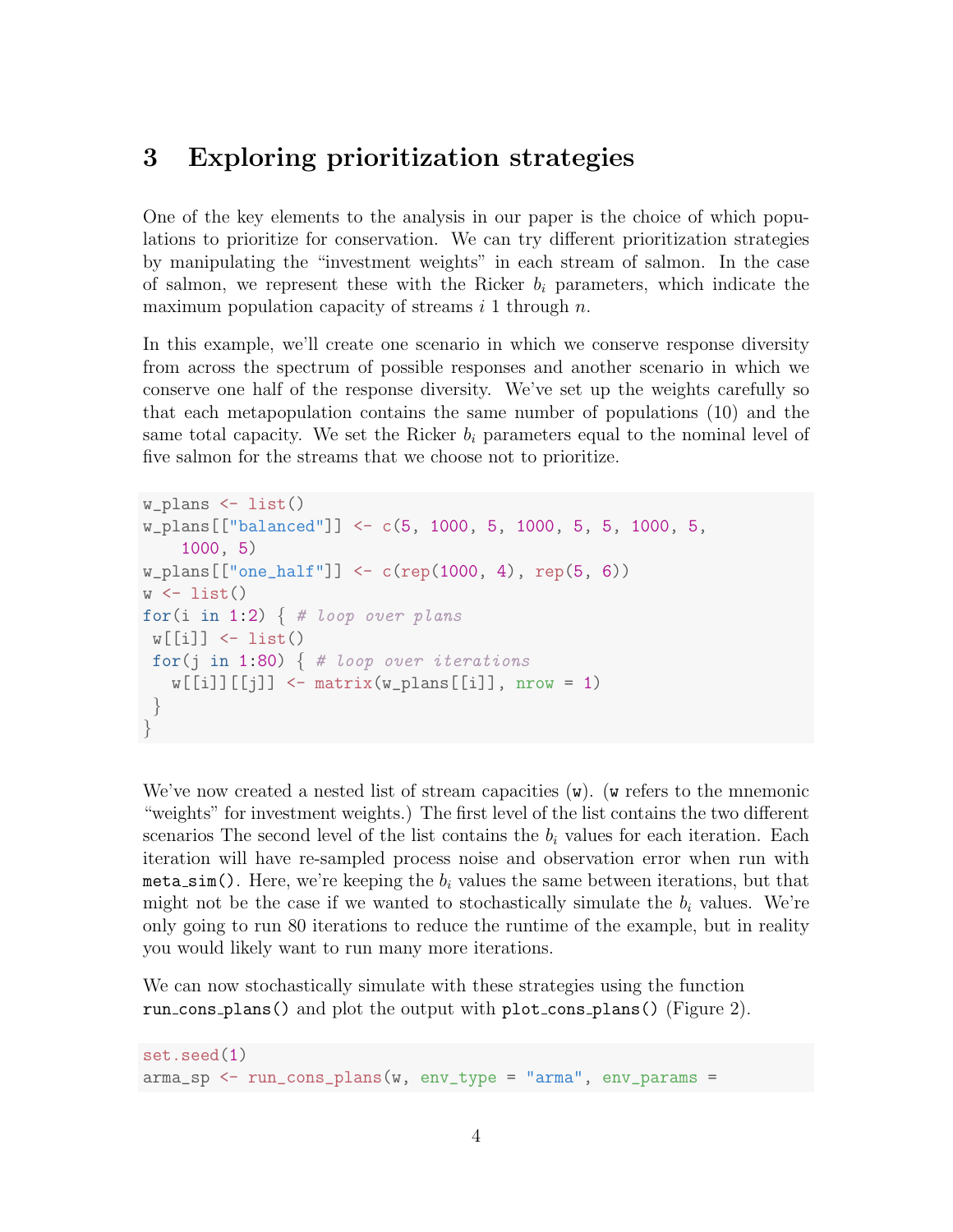

Figure 2: Two spatial conservation strategies shown in risk-return space with stationary environmental stochasticity. The dots show simulated metapopulations and the contours show 25% and 75% quantiles across 80 simulations per scenario. The grey line indicates the efficient frontier across all simulated metapopulations. The efficient frontier represents the minimum expected mean growth rate for a given expected variance in growth rate.

```
arma_env_params)
plot_cons_plans(arma_sp$plans_mv,
 plans_name = c("Balanced", "One half"),
 cols = c("#E41A1C", "#377EB8"), xlab = "Variance of growth rate",
 ylab = "Mean growth rate")
```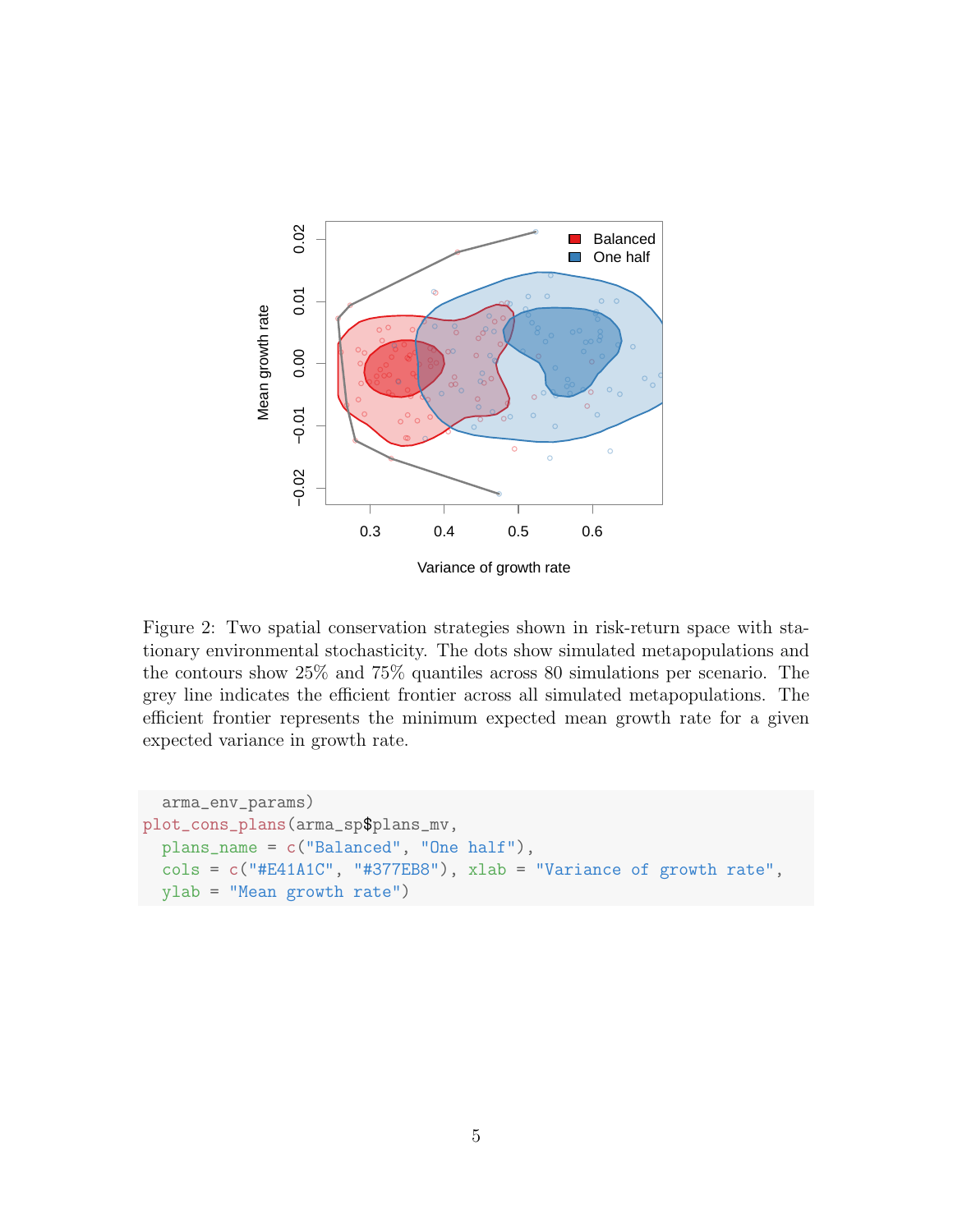# 4 Generating alternative environmental time series

We can use the function generate\_env\_ts() to create alternative environmental time series. The function can generate five kinds of time series: sine waves, regime shifts, linear changes, and constant values. Each type has its own set of parameter arguments that are passed in a list format. See ?generate env ts for examples of all of these.

We can see demonstrations of all environmental time series types with the default argument values with the following code (Figure 3).

```
types <- c("sine", "arma", "regime", "linear", "constant")
x \leftarrow list()
for(i in 1:5) x[[i]] \leftarrow generate_env_ts(n_t = 100, type = types[i])
par(mfrow = c(5, 1), mar = c(3,3,1,0), cex = 0.7)for(i in 1:5) plot(x[[i]], type = "o", main = types[i])
```


Figure 3: Example environmental time series.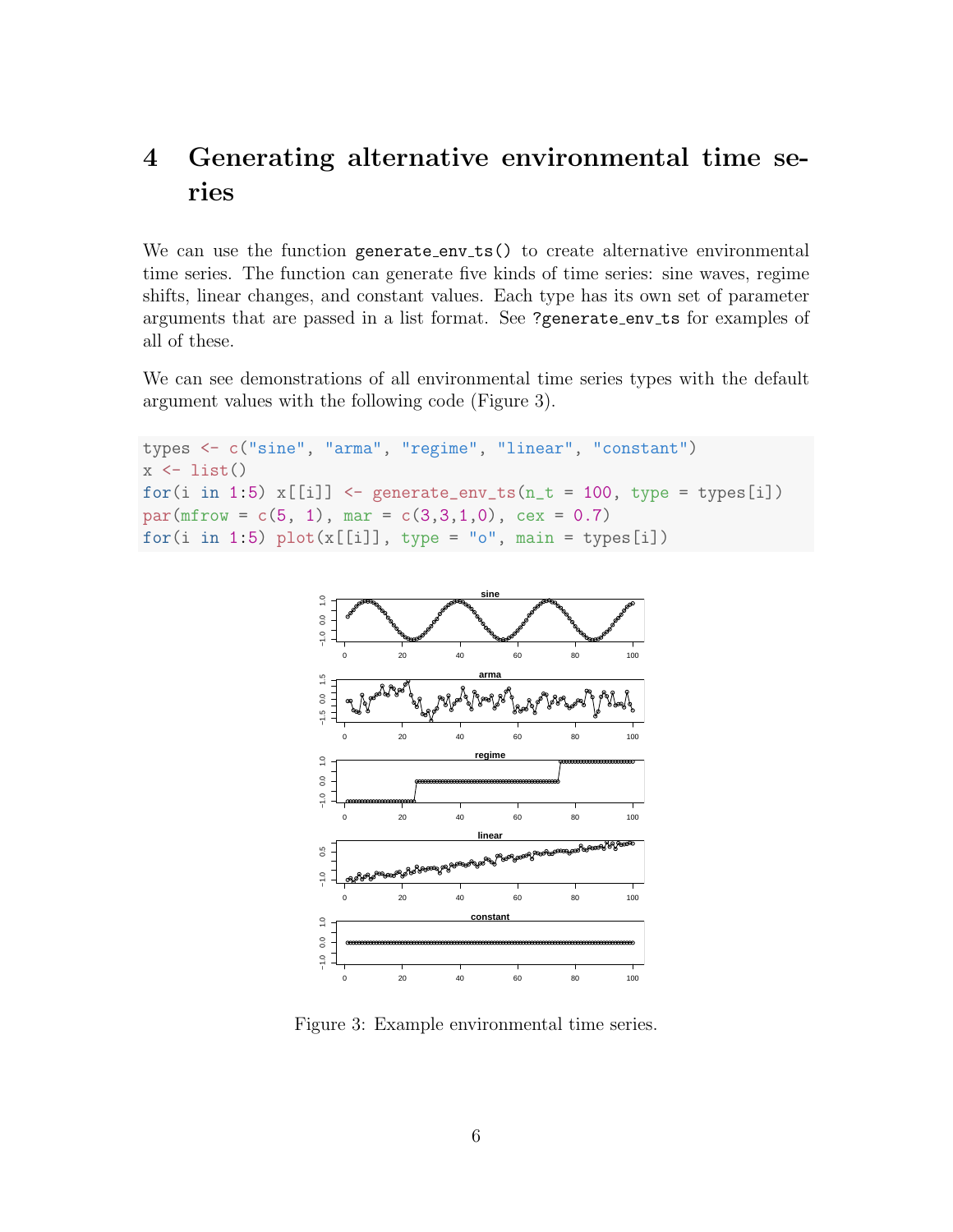### 5 Additional plotting functions

We can visualize the variability in the Ricker  $a$  parameters using the function plot rickers() (Figure 4).

```
plot_rickers(base1, pal = rep("black", 10))
```


Figure 4: Ricker curves from a sample of 40 years in the example simulation. Each panel represents a different stream population. Population 1 is more productive in cool conditions and population 10 is more producitive in warm conditions. The colour of the Ricker curves represents the relative temperatue in that year (warm: red; cool: blue). The grey shaded area represents the variation in spawners observed within the simulation.

We can look at the correlation between salmon returns in the various streams using the function plot correlation between returns() (Figure 5).

```
plot_correlation_between_returns(base1)
```
### 6 Optimizing metapopulation portfolios

A standard procedure in financial portfolio management is to determine optimal investment weights of the assets in a portfolio. The portfolios made up of these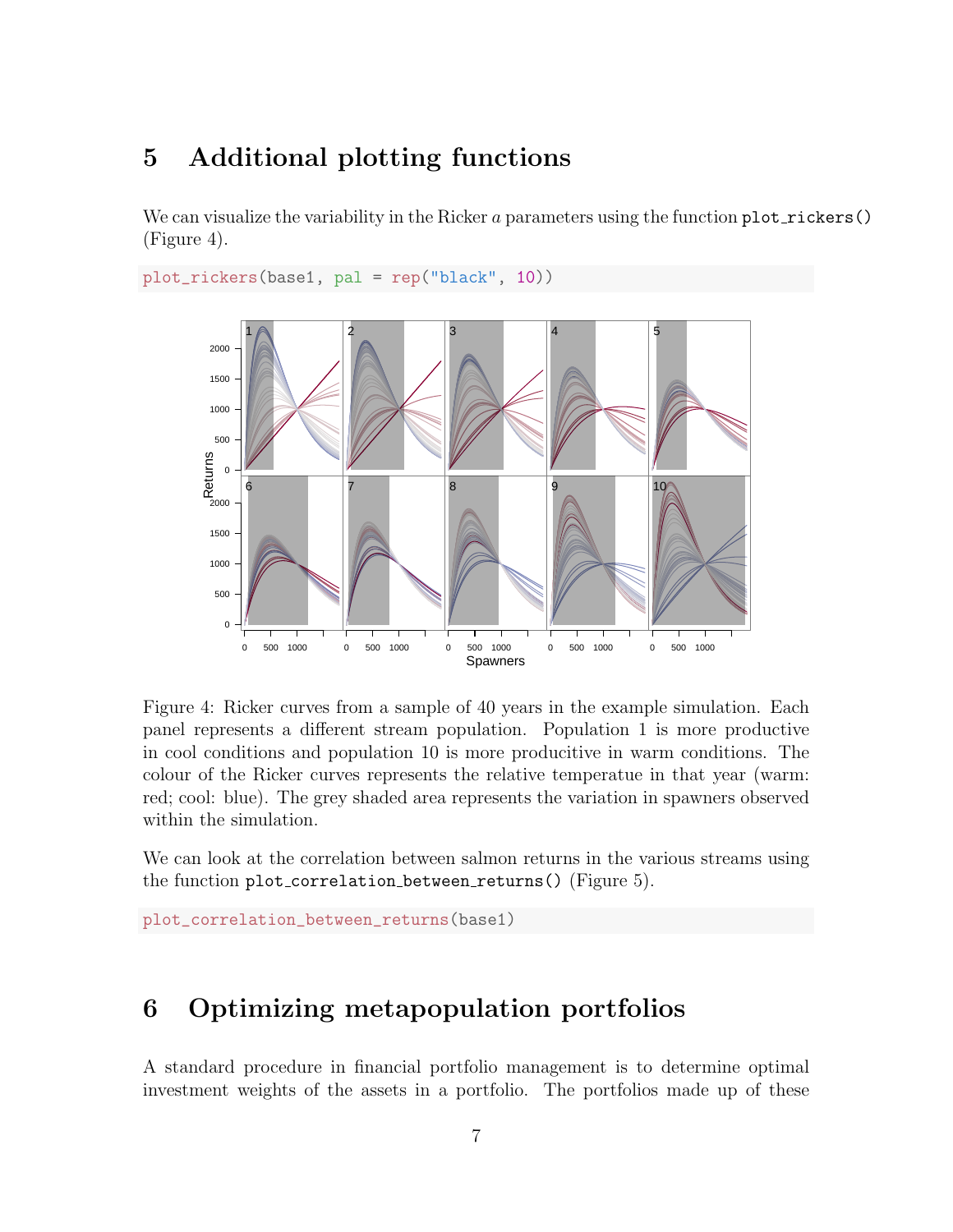

Figure 5: A plot comparing the log(returns) between each population. The population IDs are coloured from warm tolerant (warm colours) to cool tolerant (cool colours). Note how populations 1 and 10 have asynchronous returns whereas populations with more similar thermal-tolerance curves (say populations 9 and 10) have more synchronous dynamics. Populations with thermal tolerance curves in the middle (e.g. population 6) are less correlated with other populations. Their population dynamics end up primarily driven by demographic stochasticity and less so by temperature-induced systematic changes in productivity.